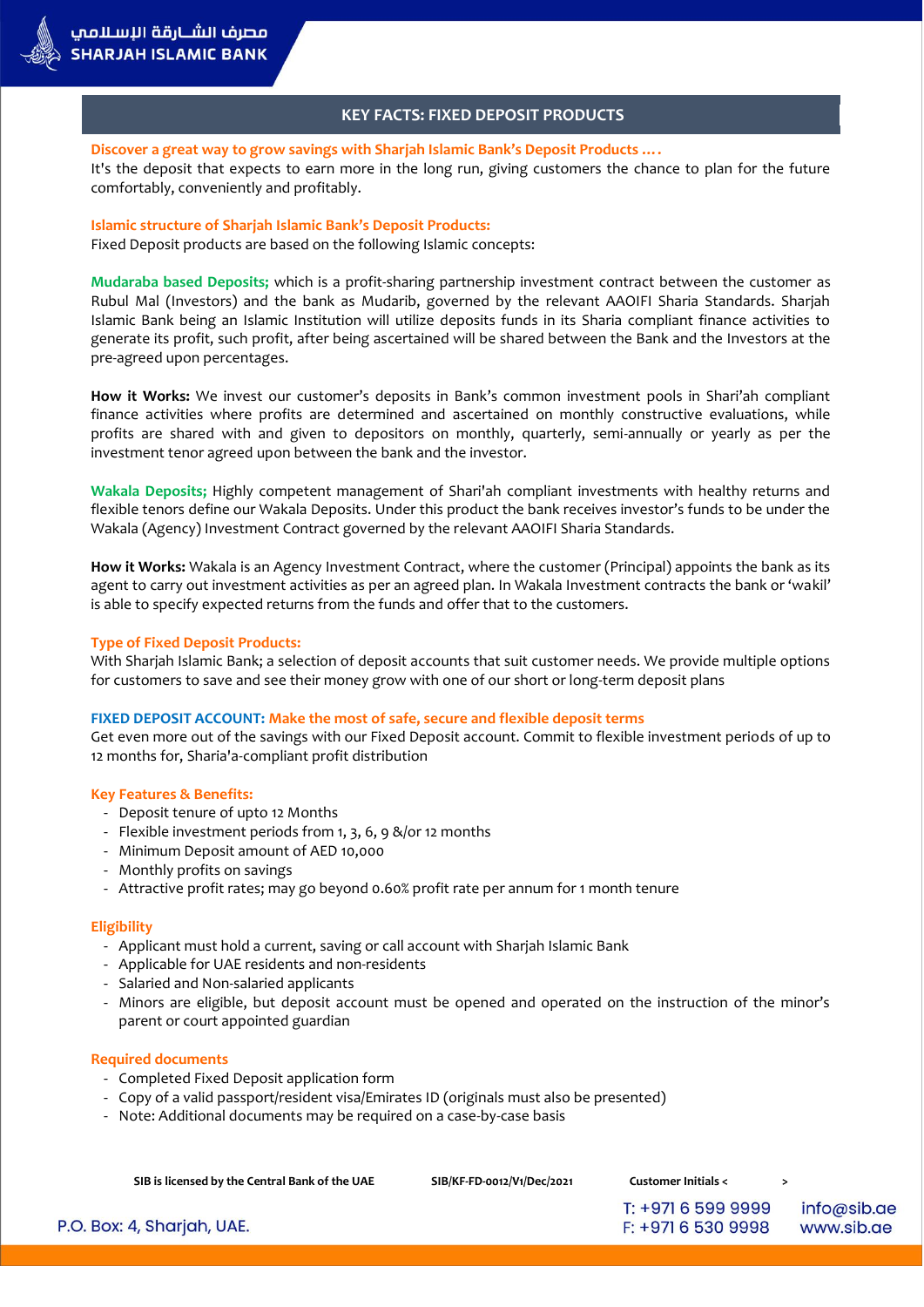

## **Conditions**

- Customer should have an existing account for funding the Fixed Deposit. The Fixed Deposit will be opened in the same currency of the account and the proceeds will be credited to the same currency account
- Partial withdrawal is not allowed, but the Bank may, in its sole discretion, allow a premature withdrawal of the whole of the Fixed Deposit. The Customer accepts that by doing so, the Fixed Deposit may be subject to a lower profit and premature withdrawal fee
- In the case of a Fixed Deposit withdrawn in full after making the Deposit, an admin fee of 2.10% of the deposit amount shall be payable by the Customer

# **Current Profit Rates:**

| Fixed Deposit - Expected Profit Rates (p.a.) |                             |  |  |
|----------------------------------------------|-----------------------------|--|--|
| <b>Tenure</b>                                | <b>Expected Profit Rate</b> |  |  |
| 1 Month                                      | 0.64%                       |  |  |
| 3 Months                                     | 0.96%                       |  |  |
| 6 Months                                     | 1.17%                       |  |  |
| 9 Months                                     | 1.28%                       |  |  |
| 12 Months                                    | 1.50%                       |  |  |

# **Calculation of Profit:**

- Ascertained Profit is payable at the deposit on maturity only or as approved by the Bank
- Profit is calculated at the agreed upon expected rate, on the basis of a 360 days calendar year and accrues daily

## **Profit Payout:**

 $-$  The deposit amount value at the maturity, will be calculated as per the below illustrative example: **Example:** Deposit amount of **AED 100,000, Tenure of 12 Months, and Expected Profit rate of 1.50% p.a**., deposit details will be as follows:

| <b>Total Deposit Value at Maturity</b> | : AED 101,500 |
|----------------------------------------|---------------|
| Total Profit amount                    | : AED 1,500   |

**Note: Above outlined deposit details in the example are for illustrative purpose only and may vary based on deposit amount, tenure, expected applicable profit rate and any other factor in line with Bank's policy without prejudice to Sharia Standards.**

# **MaxPlus Deposit Account: Maximum Profit Maximum Flexibility**

MaxPlus Deposit enjoys a profit rate expected to be up to 6.00% p.a. with finance up to 90% as finance limit against/secured by that deposit, whereby finance limit can be availed of/utilized anytime without breaking the deposit.

# **Key Features & Benefits:**

- Deposit tenure of **18 Months / 36 Months**
- Minimum Deposit amount of AED 10,000
- Attractive profit rates expected to be up to 6.75% p.a. (36 months tenure) and up to 2.775% p.a. (18 months tenure)
- Upto *90% finance credit limit* against the deposit amount
- Free Secured Credit Card against Deposit Value (optional)
- Available to individuals and companies
- The profit pay-out will be calculated on monthly basis and on the expected rate specific to that month only and will be paid out on deposit maturity
- Accelerated (step-up) expected profit rate, wherein the expected profit rate will increase every month

| SIB is licensed by the Central Bank of the UAE | SIB/KF-FD-0012/V1/Dec/2021 | <b>Customer Initials &lt;</b> |  |
|------------------------------------------------|----------------------------|-------------------------------|--|
|                                                |                            | $T \cdot 2712500000$          |  |

P.O. Box: 4, Sharjah, UAE.

T: +971 6 599 9999 F: +971 6 530 9998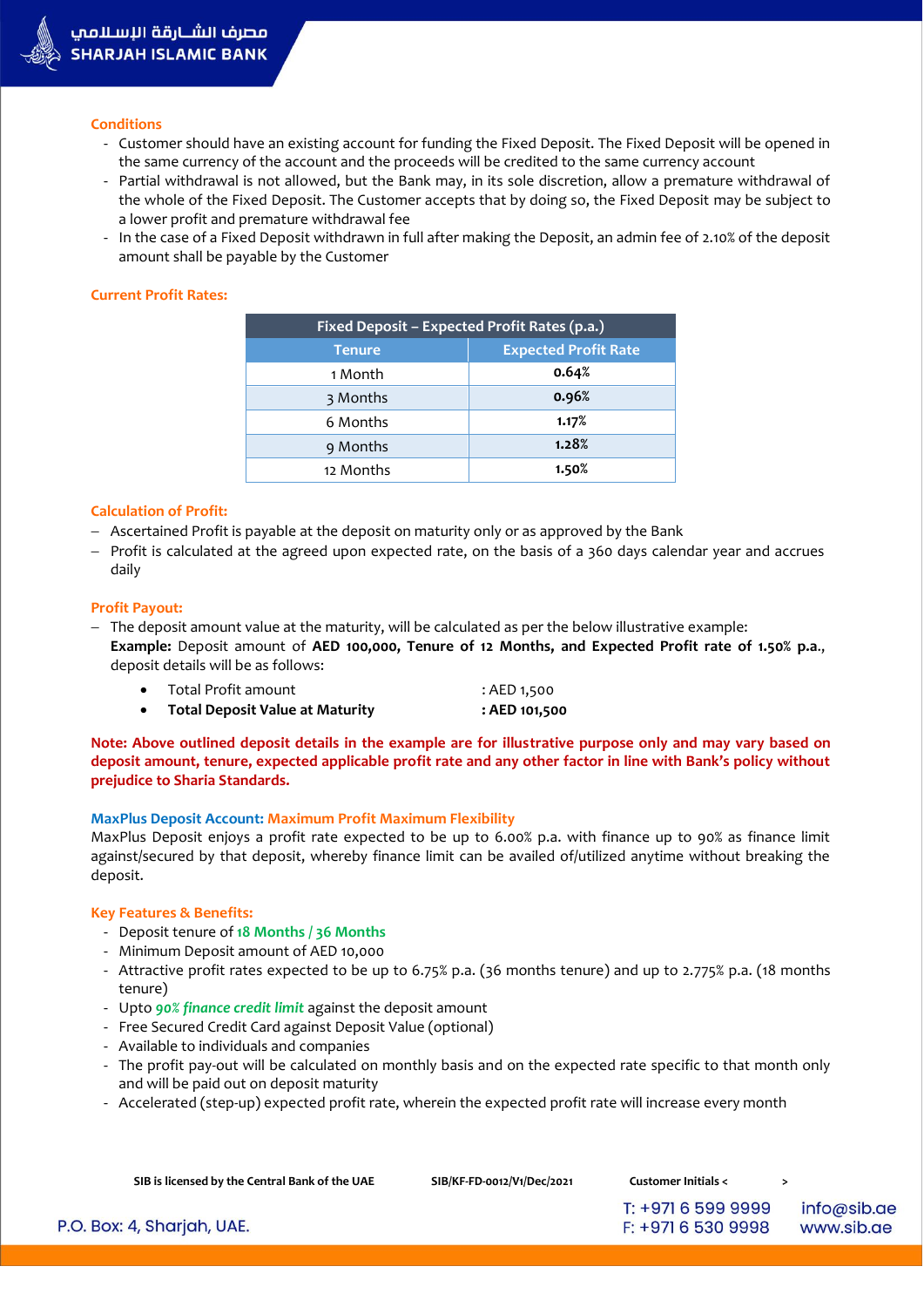

#### **Eligibility**

- Applicant must hold a current, saving or call account with Sharjah Islamic Bank
- Applicable for UAE residents and non-residents
- Available to individuals and companies
- Minors are eligible, but deposit account must be opened and operated on the instruction of the minor's father or court appointed guardian

## **Required documents**

- Completed Fixed Deposit application form
- Copy of a valid passport/resident visa/Emirates ID (originals must also be presented)
- Note: Additional documents may be required on a case-by-case basis

## **Conditions**

- Customer should have an existing account for funding the Fixed Deposit. The Fixed Deposit will be opened in the same currency of the account and the proceeds will be credited to the same currency account
- Pre-mature withdrawal will be allowed but NO partial withdrawal will be allowed under the program
- In case of Pre-mature withdrawal; effective monthly rate till the maturity period will applied for the profit pay out
- Principal increase on the existing running Fixed Deposit account is not allowed. However, customer can open multiple separate Fixed Deposit accounts; within the maximum cap of AED 5,000,000 per customer

## **Current Profit Rates:**

**1. Max***Plus* **Fixed Deposit Product Profit Rates – 36 Months Tenure:**

| 36 Month Deposit - Expected Profit Rates (p.a.) |                             |  |              |                             |  |              |                             |
|-------------------------------------------------|-----------------------------|--|--------------|-----------------------------|--|--------------|-----------------------------|
| <b>Month</b>                                    | <b>Expected Profit Rate</b> |  | <b>Month</b> | <b>Expected Profit Rate</b> |  | <b>Month</b> | <b>Expected Profit Rate</b> |
| 1 M                                             | 0.19%                       |  | 13 M         | 1.65%                       |  | 25 M         | 2.25%                       |
| 2 M                                             | 0.29%                       |  | 14 M         | 1.69%                       |  | 26 M         | 2.30%                       |
| 3M                                              | 0.39%                       |  | 15 M         | 1.75%                       |  | 27 M         | 2.35%                       |
| 4 M                                             | 0.49%                       |  | 16 M         | 1.79%                       |  | 28 M         | 2.39%                       |
| 5 M                                             | 0.69%                       |  | 17 M         | 1.85%                       |  | 29 M         | 2.49%                       |
| 6 M                                             | 0.89%                       |  | 18 M         | 1.89%                       |  | 30 M         | 2.59%                       |
| 7 M                                             | 0.99%                       |  | 19 M         | 1.95%                       |  | 31 M         | 2.99%                       |
| 8 M                                             | 1.19%                       |  | 20 M         | 1.99%                       |  | 32 M         | 3.99%                       |
| 9 M                                             | 1.29%                       |  | 21 M         | 2.05%                       |  | 33 M         | 4.99%                       |
| 10 M                                            | 1.39%                       |  | 22 M         | 2.09%                       |  | 34 M         | 5.49%                       |
| 11 M                                            | 1.49%                       |  | 23 M         | 2.15%                       |  | 35 M         | 5.99%                       |
| 12 M                                            | 1.59%                       |  | 24 M         | 2.19%                       |  | 36 M         | 6.75%                       |
| <b>Expected Annualized Rate for 36 Months</b>   |                             |  |              |                             |  | 2.25%        |                             |

T: +971 6 599 9999 F: +971 6 530 9998

info@sib.ae www.sib.ae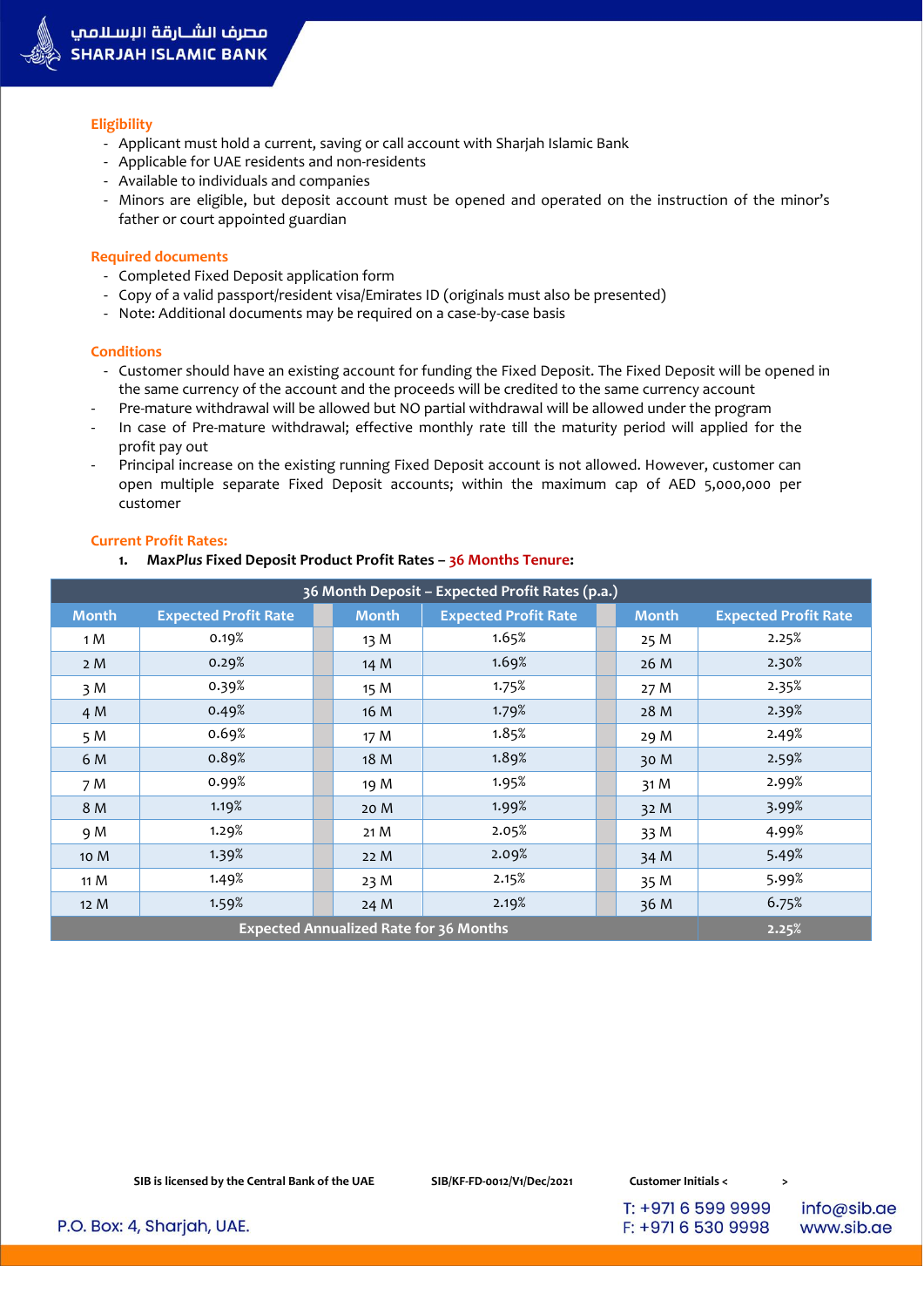| 18 Month Deposit - Expected Profit Rates (p.a.) |                                                        |  |                 |                             |  |
|-------------------------------------------------|--------------------------------------------------------|--|-----------------|-----------------------------|--|
| <b>Month</b>                                    | <b>Expected Profit Rate</b>                            |  | <b>Month</b>    | <b>Expected Profit Rate</b> |  |
| 1 M                                             | 0.19%                                                  |  | 10 M            | 2.09%                       |  |
| 2M                                              | 0.39%                                                  |  | 11 <sub>M</sub> | 2.19%                       |  |
| 3M                                              | 0.69%                                                  |  | 12 M            | 2.29%                       |  |
| 4 M                                             | 0.89%                                                  |  | 13M             | 2.39%                       |  |
| 5 M                                             | 1.19%                                                  |  | 14 M            | 2.49%                       |  |
| 6 M                                             | 1.59%                                                  |  | 15 M            | 2.60%                       |  |
| 7 M                                             | 1.79%                                                  |  | 16 M            | 2.69%                       |  |
| 8 M                                             | 1.89%                                                  |  | 17 <sub>M</sub> | 2.75%                       |  |
| 9 M                                             | 1.99%                                                  |  | 18 M            | 2.775%                      |  |
|                                                 | <b>Expected Annualized Rate for 18 Months</b><br>1.85% |  |                 |                             |  |

# **2. MaxPlus Fixed Deposit Product Profit Rates – 18 Months Tenure:**

## **Calculation of Profit:**

- $-$  Profit is payable at the deposit maturity or as approved by the Bank
- $-$  Profit is calculated on the basis of a 360 days calendar year and accrues daily

## **Profit Payout:**

- The Profit for a deposit amount value at the maturity, will be calculated as per the below illustrative example: **Example:** Deposit amount of **AED 100,000, Tenure of 18 Months, and Expected Profit rate of 1.85% p.a**., deposit details will be as follows:

| <b>Total Deposit Value at Maturity</b> | : AED 102,775 |
|----------------------------------------|---------------|
| Total Expected Profit amount           | : AED 2,775   |

# **Default Finance Credit Limit of 90% (if utilized): against the deposit amount:**

|           | • Total Sale Price (Cost price + Profit)     | : AED 98,205           |
|-----------|----------------------------------------------|------------------------|
|           | • Finance Profit Amount                      | $:$ AED 8,205          |
|           | • Finance Tenor                              | : 18 Months            |
|           | • Finance expected Profit Rate - % per month | $: 0.50\%$ (flat p.a.) |
| $\bullet$ | Finance Cost Price                           | : AED 90,000           |

# **Note: Above outlined deposit details in the example are for illustrative purpose only and may vary based on deposit amount, tenure, applicable profit rate and any other factor as per Bank's policy and without prejudice to Sharia Standards.**

# **Disclaimers:**

- This document is provided for information and illustration purpose only based on customer request. All deposit products are granted at sole discretion of SIB Standard Terms & Conditions. SIB reserves the right to amend any of the above outlined key facts without any prior notice
- We may also at our absolute discretion vary any of the terms and conditions of the agreement at any time by giving you 30 days prior notice. We may give notice of variations by any means available, including but not limited to email and secure e-message service and by publication on our website [\(www.SIB.ae\)](http://www.sib.ae/)
- This product has been approved by the Sharjah Islamic Bank's Internal Sharia Supervision Committee

| SIB is licensed by the Central Bank of the UAE | SIB/KF-FD-0012/V1/Dec/2021 | <b>Customer Initials &lt;</b> |  |
|------------------------------------------------|----------------------------|-------------------------------|--|
|                                                |                            |                               |  |

P.O. Box: 4, Sharjah, UAE.

T: +971 6 599 9999 F: +971 6 530 9998

info@sib.ae www.sib.ae